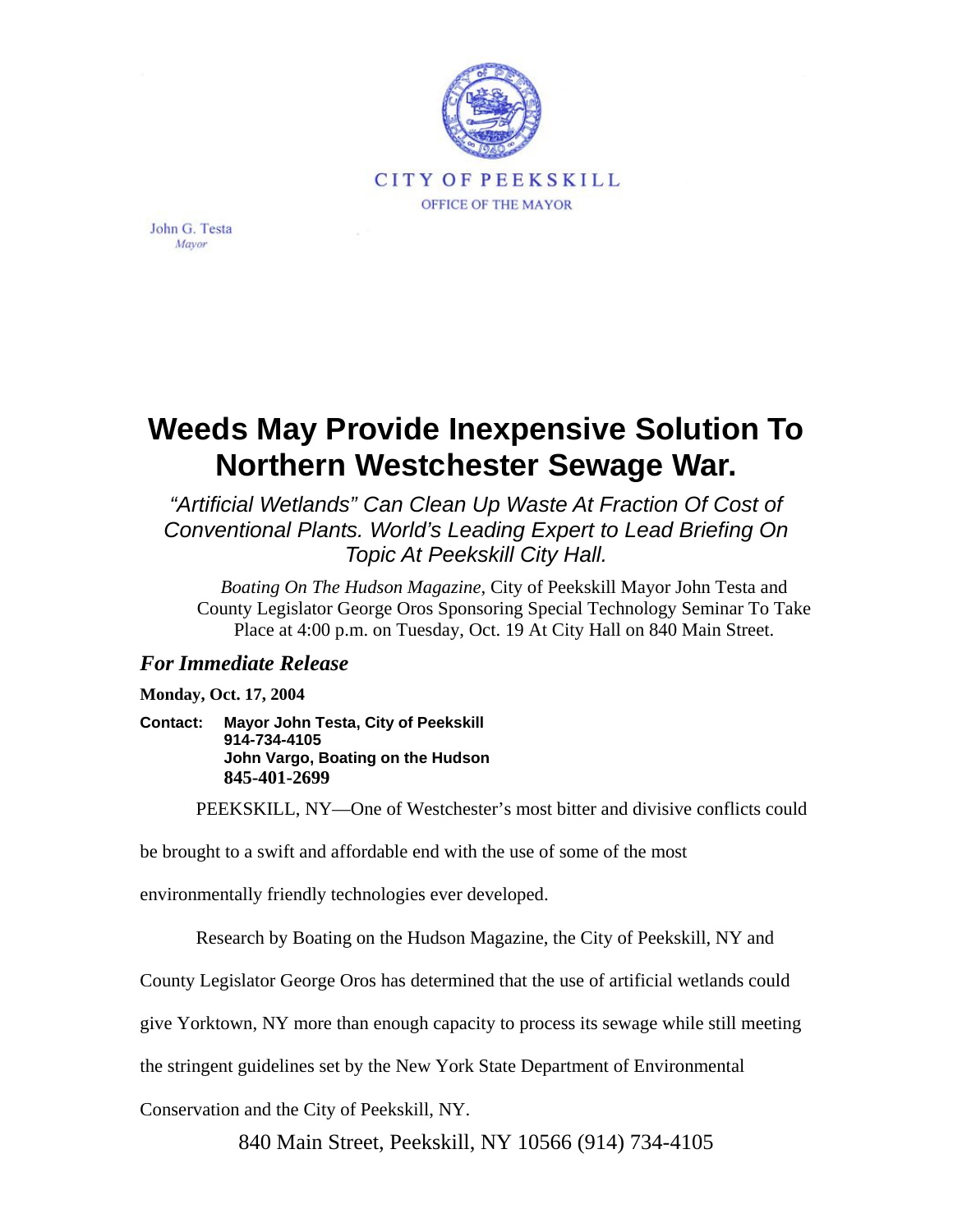One of the world's leading experts on the technology will personally explain the potential of the technology for resolving the environmental battle between the two communities on Tuesday, Oct. 19 at Peekskill City Hall at 840 Main Street at 4:00 p.m. Such systems typically cost 75% less than conventional ones, something that could result in tens of millions in savings on the Yorktown facility.

Dr. Ronald Lavigne, a professor of environmental sciences at the University of Massachusetts in Amherst and president of New England Waste Systems Inc., has installed scores of artificial wetlands systems in places ranging from China to Upstate New York. "This technology is in use all over the world in places as cold as the Artic Circle or as hot as equatorial Ecuador," Dr. Lavigne says.

For over half a decade, Yorktown has been pushing to divert its sewage from its Hallock's Mill sewage treatment plant to the City of Peekskill's waste treatment facility. Residents and elected officials from Peekskill have strenuously opposed any such action. While Yorktown saw Peekskill as their solution to a growing problem, Peekskill officials have contended that it is an issue of protecting its own watershed and drinking water supply and that using one watershed as the solution for another is not fair or justified.

Numerous technological solutions are available that could resolve the conflict, says County Legislator George Oros, although the artificial wetlands system is one of the best. What is vital is that an energetic and thorough search for solutions be made, he says. Given the scope and variety of solutions that are available, it is certain that the Yorktown sewage situation can be resolved without having an impact on other communities.

"What I want to emphasize is that I felt all along there were ways to solve the problem at Hallock Mills without it ever coming to Peekskill," Oros says.

2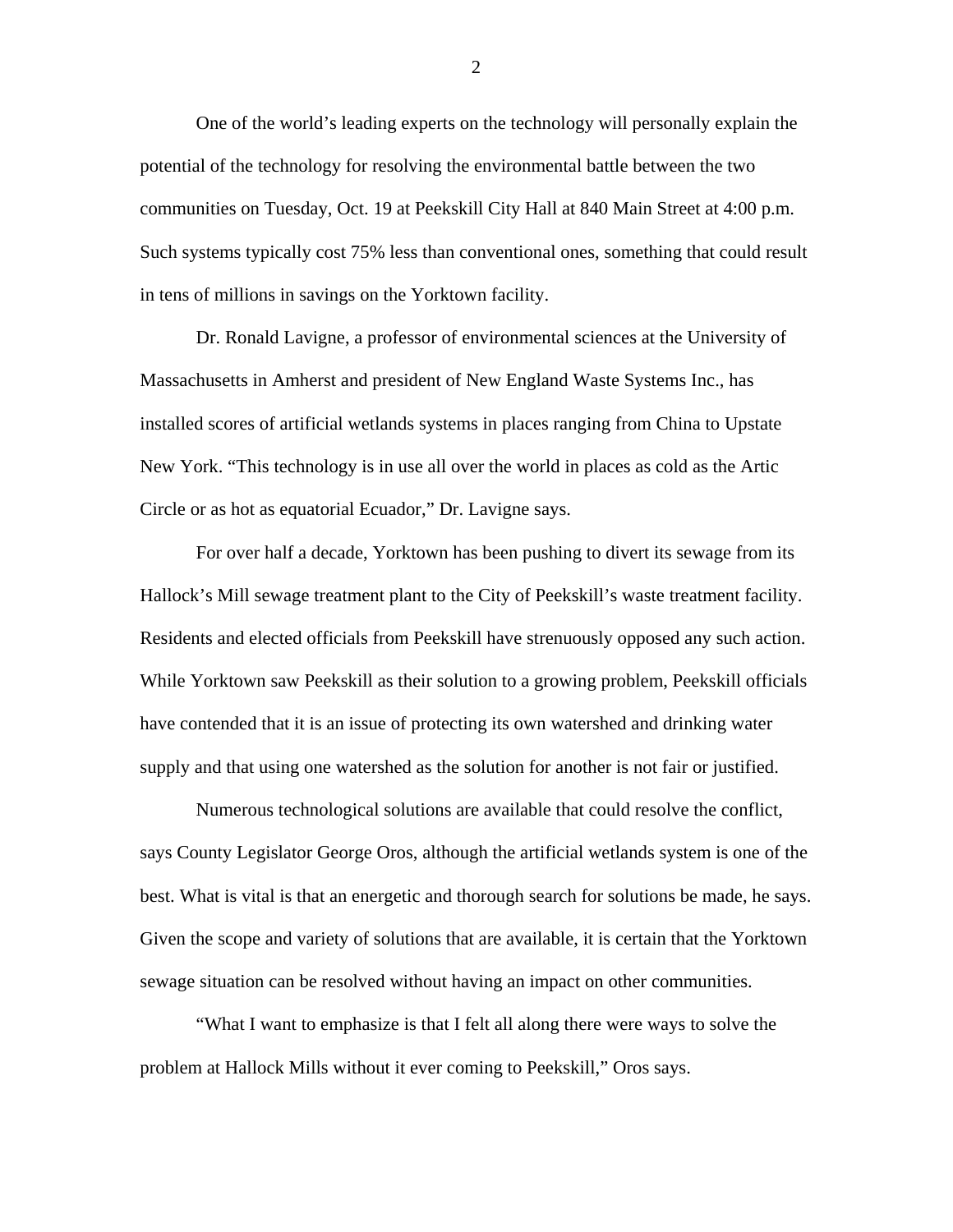Implementation of an artificial wetlands system, also known as phytoremediation, could be one of the best ways to resolve the situation, says John Vargo, publisher and editor in chief of Boating on the Hudson magazine. Boating on the Hudson has done extensive research on the topic with the goal of keeping the Hudson River itself clean, he says.

"In the end, what we all want is a healthy environment for ourselves and our children," Vargo says. "Use of an artificial wetlands system could provide that for Yorktown, reducing the environmental burden on both Peekskill and the Hudson River itself."

Yorktown is located near critical areas of New York City's watershed. It is under intense pressure from both the City and State of New York to resolve the issues created by its neglected and decaying sewage treatment plant.

"We understand how important resolving the sewage situation is to Yorktown," says Peekskill Mayor John Testa. "That's why we are happy to help find a resolution that is best for everyone involved," he says. "By harnessing the power of nature, artificial wetlands systems could provide it," he says.

Long used in Europe and around the world, artificial wetlands work by using densely packed wetlands plants to filter and process sewage. Artificial wetlands are extraordinarily efficient. Where conventional sewage treatment facilities can extract only about 80 gallons of water from 100 gallons of sludge, the reed beds that make up artificial wetlands can extract as much as 97 gallons of water from the same amount of waste, experts say.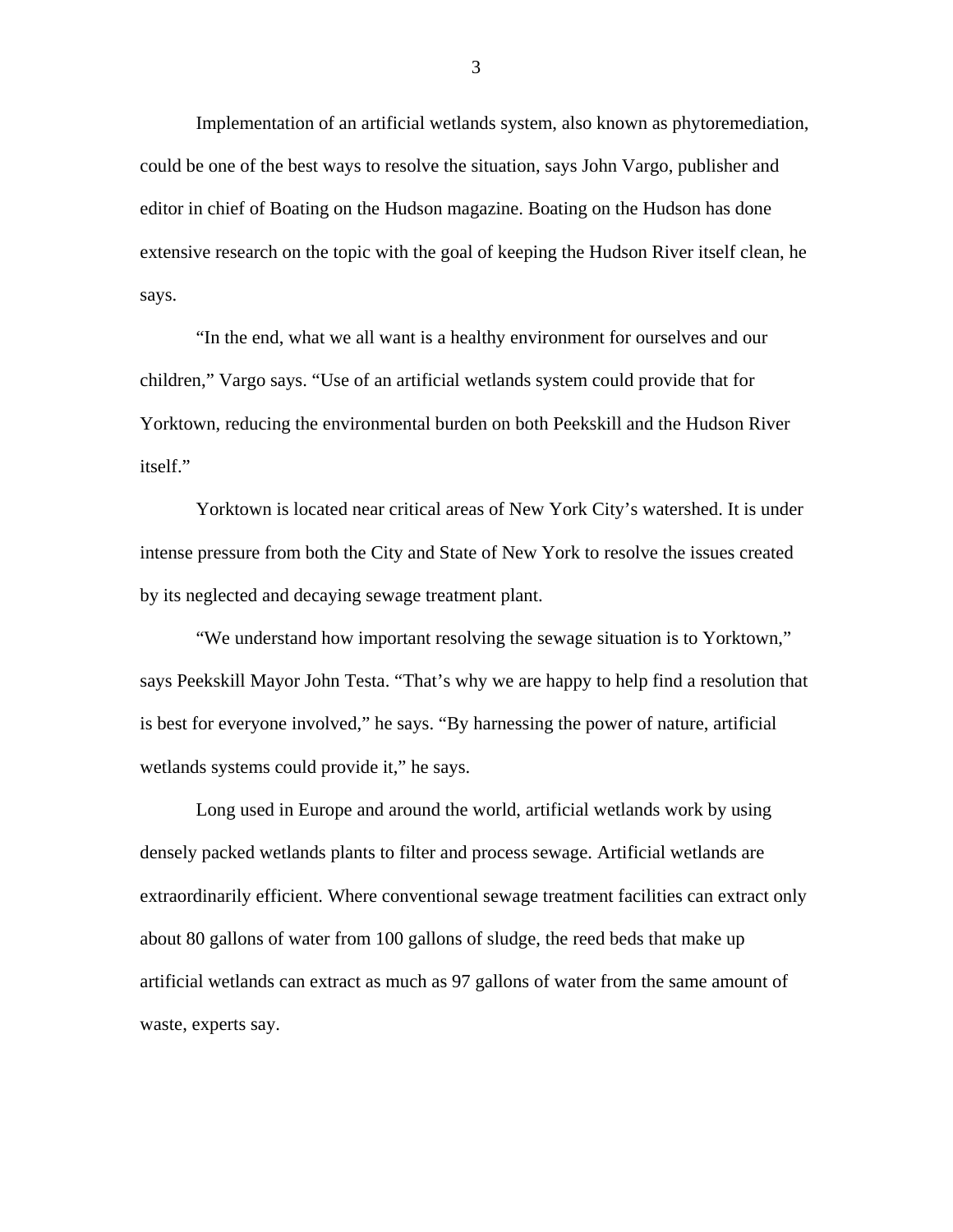Rather than relying on steel, concrete and toxic chemicals such as chlorine, artificial wetlands rely on the power of the sun and the sophistication of processes honed by billions of years of evolution to clean up wastewater, Dr. Lavigne says. In effect, they use beds of reeds instead of pipes, pumps, and toxins.

"What artificial wetlands do is to rely on the incredibly sophisticated biological systems present in ordinary wetlands plants such as Cattails," says Mayor Testa. "No matter how sophisticated our technology is, we still can't match that present in a single wetlands weed," he says.

Artificial wetlands systems can cost as little as \$10 a square foot to build. They are being used for everything from factories that employ just 300 people to serving a Chinese city of 4 million. Use of such systems is rising rapidly in the United States, with communities as close as Highlands, NY relying on them.

"In the early days of the clean water movement, the federal government showed an intense bias towards steel and concrete solutions. That bias has conditioned thinking in America to this day," Vargo says. "The barriers to using these systems are really training and the rethinking of the way we treat our waste," he says.

An added factor for Yorktown is the City of New York's resistance to implementing new and different technologies. "I understand that this is taking the situation in a new and different direction," Mayor Testa says. "But people must understand that things have changed in Peekskill in recent years. When our backs were up against the wall, we did what we had to do to make ends meet. Those times are over. We will not compromise the health and quality of life of our citizens to resolve another community's problems," he says.

4